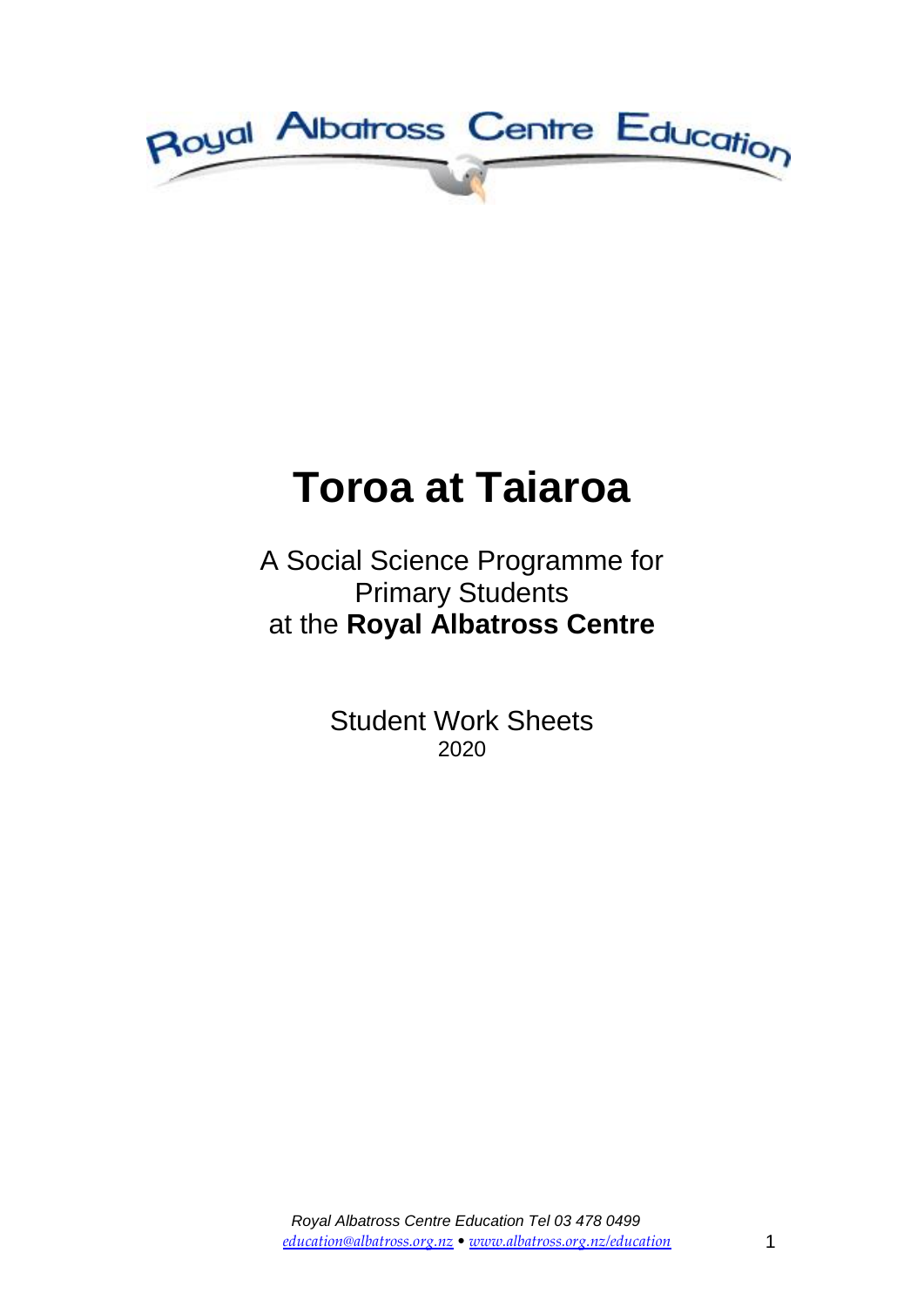# Getting to know the Royal Albatross



#### **Northern Royal Albatross What is your favourite bird?**

Draw it here:



**Otago Shag Black Backed Gull**





|    |  | How are the birds similar? |  |
|----|--|----------------------------|--|
| 1. |  |                            |  |
| 2. |  |                            |  |

| ,我们的人们就会在这里,我们的人们就会在这里,我们的人们就会在这里,我们的人们就会在这里,我们的人们就会在这里,我们的人们就会在这里,我们的人们就会在这里,我们 |  |  |  |
|----------------------------------------------------------------------------------|--|--|--|
|                                                                                  |  |  |  |

### **How are the birds different?**

| ℯ<br>-- |  |
|---------|--|
|         |  |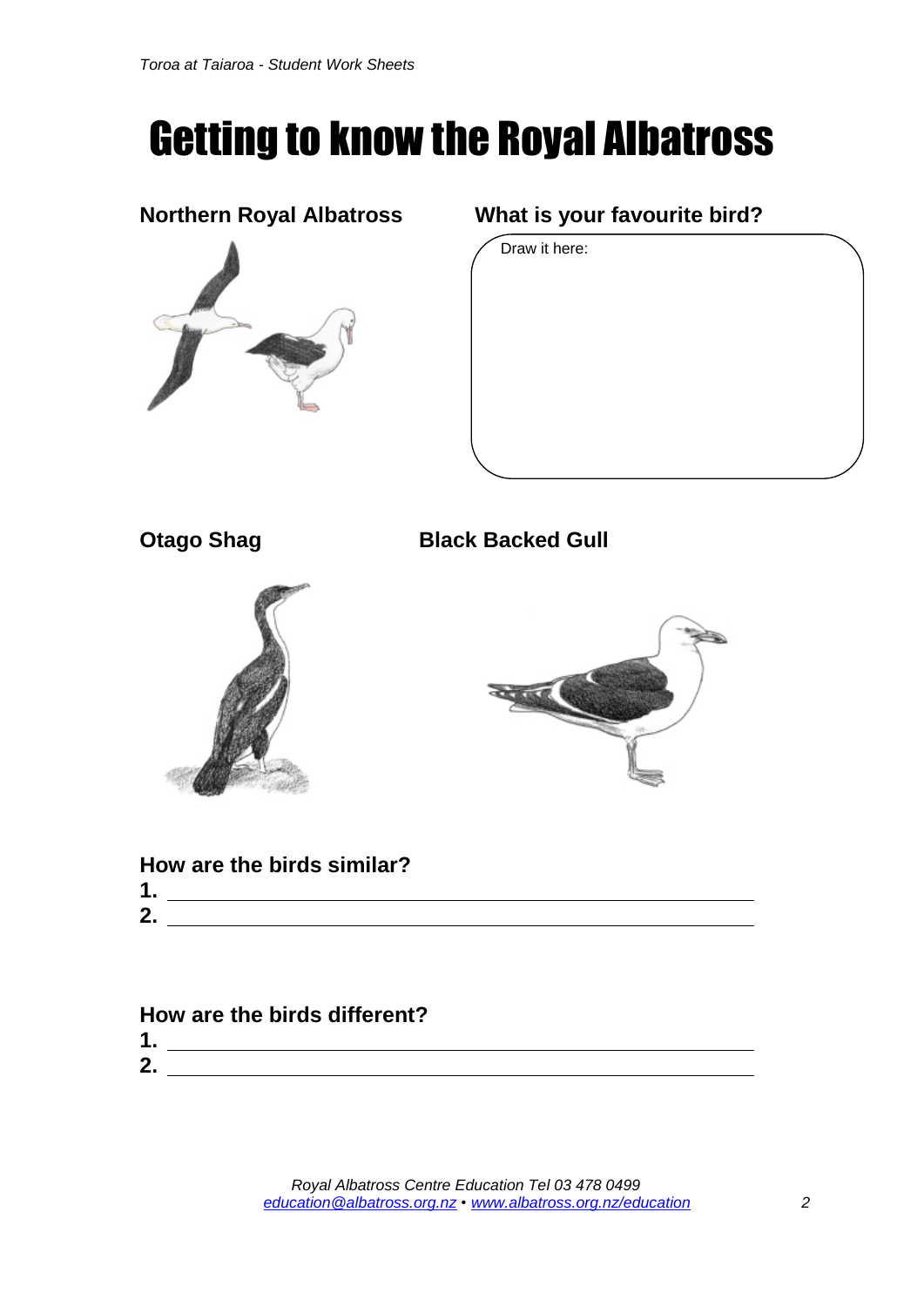#### **Can these people help make an albatross happy? How?**



### **What are some things that could harm the albatross?**

Draw them here: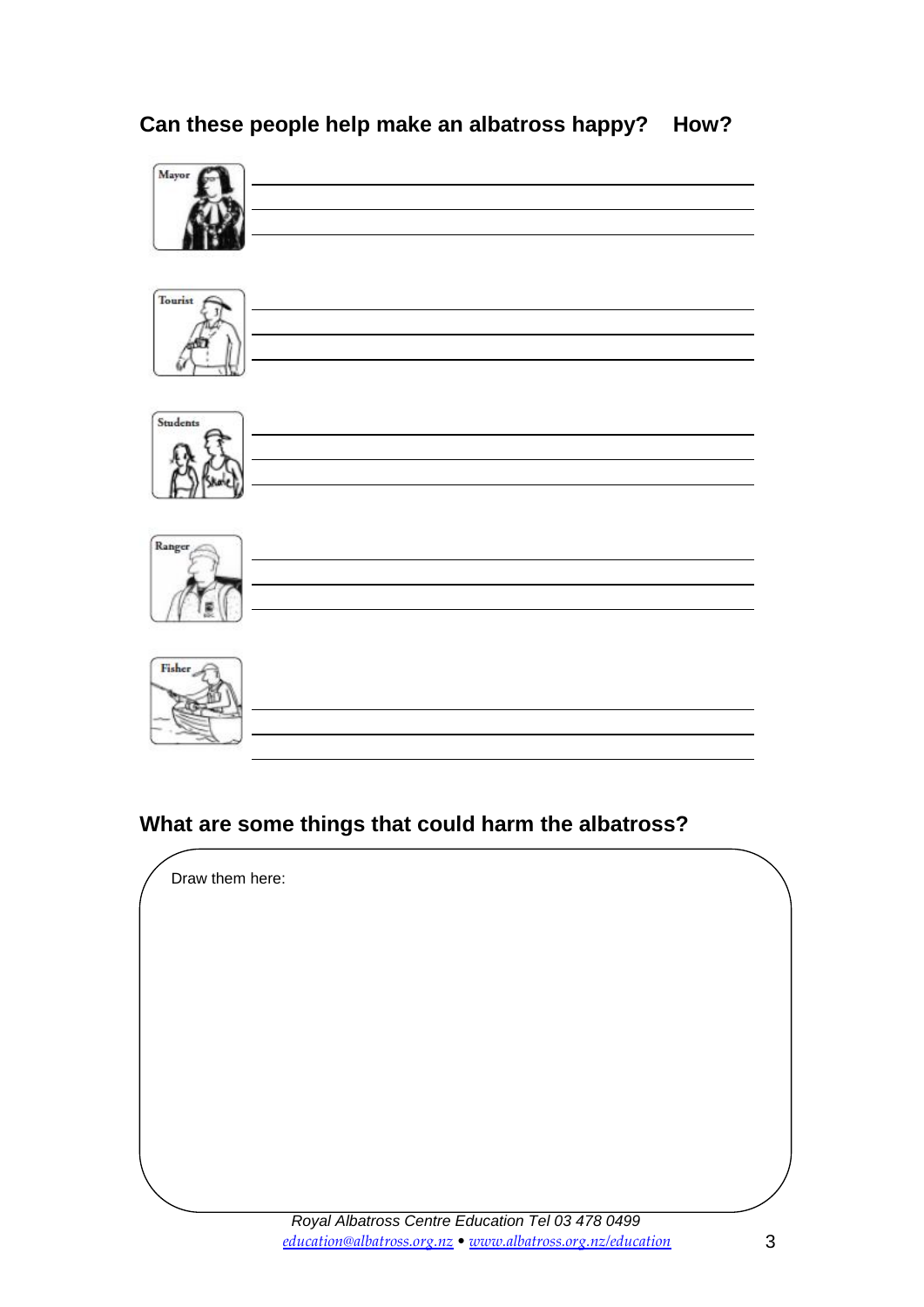

| Pukekura (Maori Pa Site - 1750 to mid 1800's)                                                   |  |  |
|-------------------------------------------------------------------------------------------------|--|--|
| <b>Features of Site</b><br>Why was this site used for a Pa?                                     |  |  |
| <b>Food &amp; Water</b><br>What did the Maori like to eat and<br>where did they get their food? |  |  |
| <b>Shelter</b><br>What structures were built on the<br>headland? Where were the houses?         |  |  |
| <b>Transport</b><br>Where did the Maori travel to and how<br>did they get there?                |  |  |
| <b>Impact on Site</b><br>How did the site change during this<br>period?                         |  |  |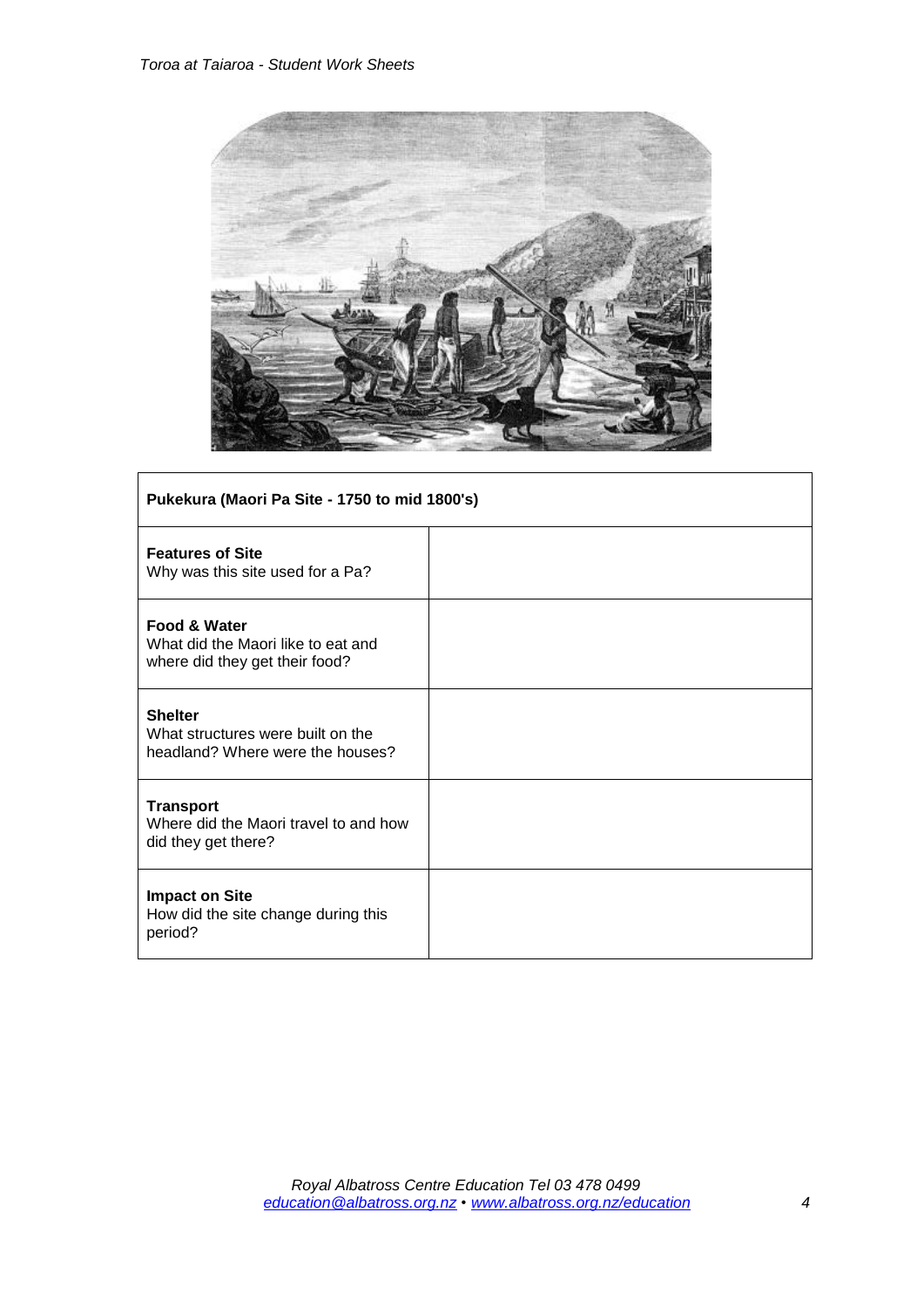

| <b>Taiaroa Head Signal Station (1920 to present)</b>                                          |  |  |
|-----------------------------------------------------------------------------------------------|--|--|
| <b>Features of Site</b><br>Why was a signal station<br>important to this site?                |  |  |
| <b>Food &amp; Water</b><br>What did the signal men eat<br>and how did they get their<br>food? |  |  |
| <b>Shelter</b><br>Where did the signal men live<br>and where were the pilot boats<br>moored?  |  |  |
| <b>Transport</b><br>Describe what the role of the<br>harbour pilot was.                       |  |  |
| <b>Impact on Site</b><br>How did the site change during<br>this period?                       |  |  |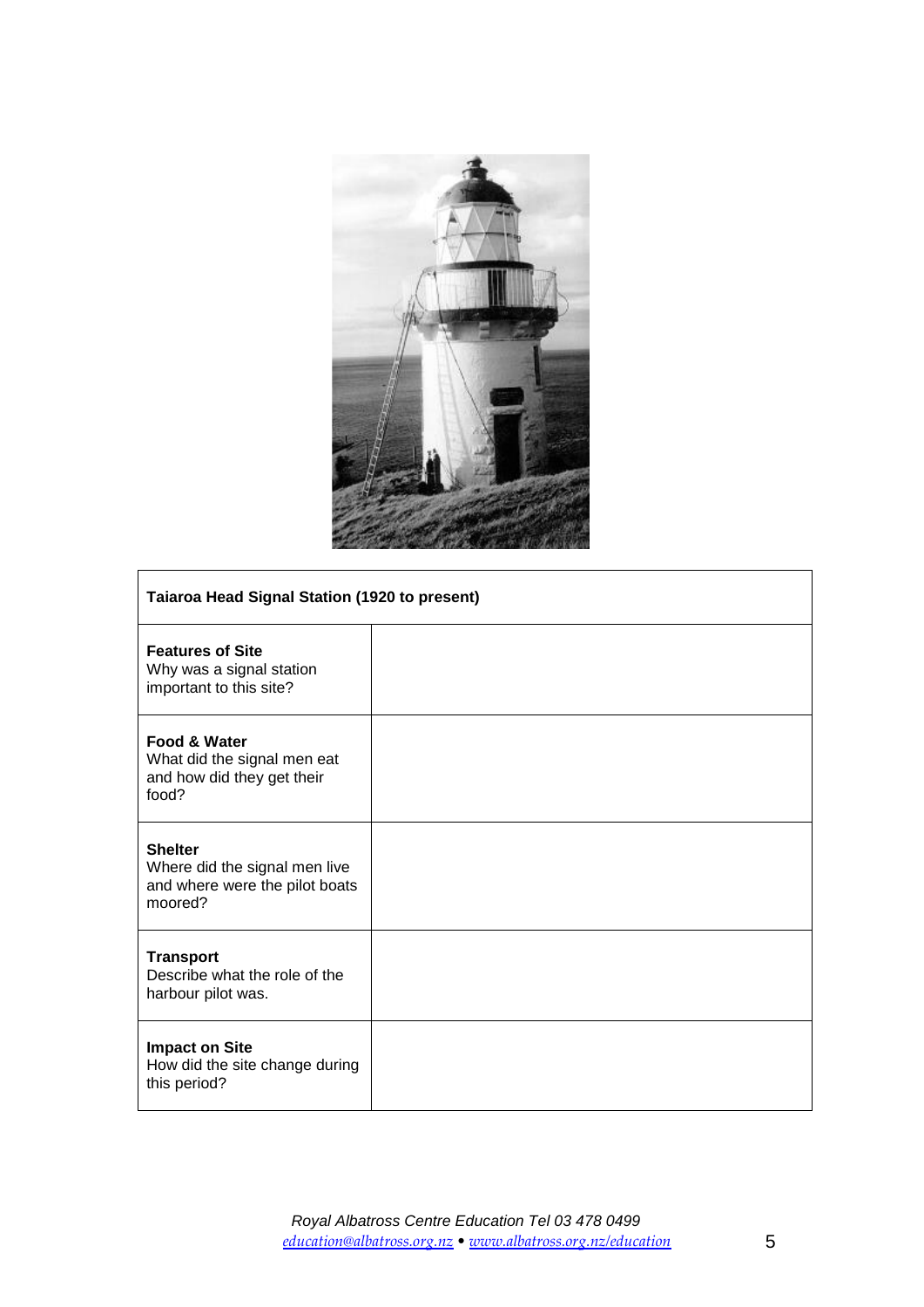

| Fort Taiaroa (Defensive Reserve - 1885 to 1945)                                                            |  |  |
|------------------------------------------------------------------------------------------------------------|--|--|
| <b>Features of Site</b><br>Why was this site chosen for a<br>defense reserve?                              |  |  |
| Food & Water<br>What did the troops eat? Where<br>did their food come from?                                |  |  |
| <b>Shelter</b><br>What types of buildings were<br>built on the headland?                                   |  |  |
| <b>Transport</b><br>How were the people,<br>equipment and supplies<br>transported to and from the<br>site? |  |  |
| <b>Impact on Site</b><br>How did the site change during<br>this period?                                    |  |  |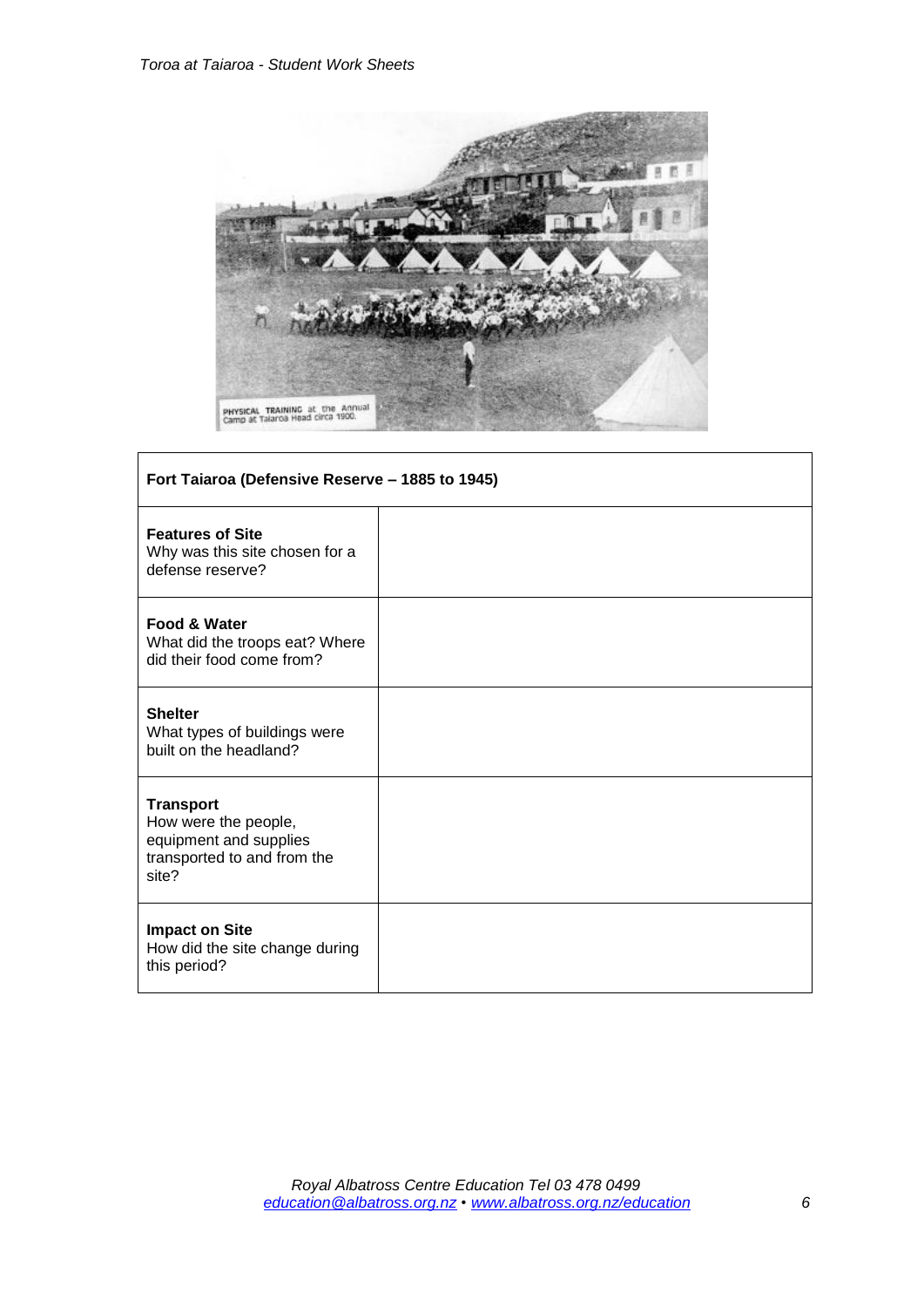

 $\mathbf{r}$ 

| Royal Albatross Colony (Wildlife Reserve - 1920 to present)                    |  |  |  |
|--------------------------------------------------------------------------------|--|--|--|
| <b>Features of Site</b><br>Why have the albatrosses<br>come here to breed?     |  |  |  |
| Food & Water<br>What do albatrosses eat?<br>Where is that food found?          |  |  |  |
| <b>Shelter</b><br>How do the albatross deal<br>with the weather<br>conditions? |  |  |  |
| <b>Transport</b><br>Describe how the<br>albatross fly and where<br>they go.    |  |  |  |
| <b>Impact on Site</b><br>How as the site changed<br>during this period?        |  |  |  |

h